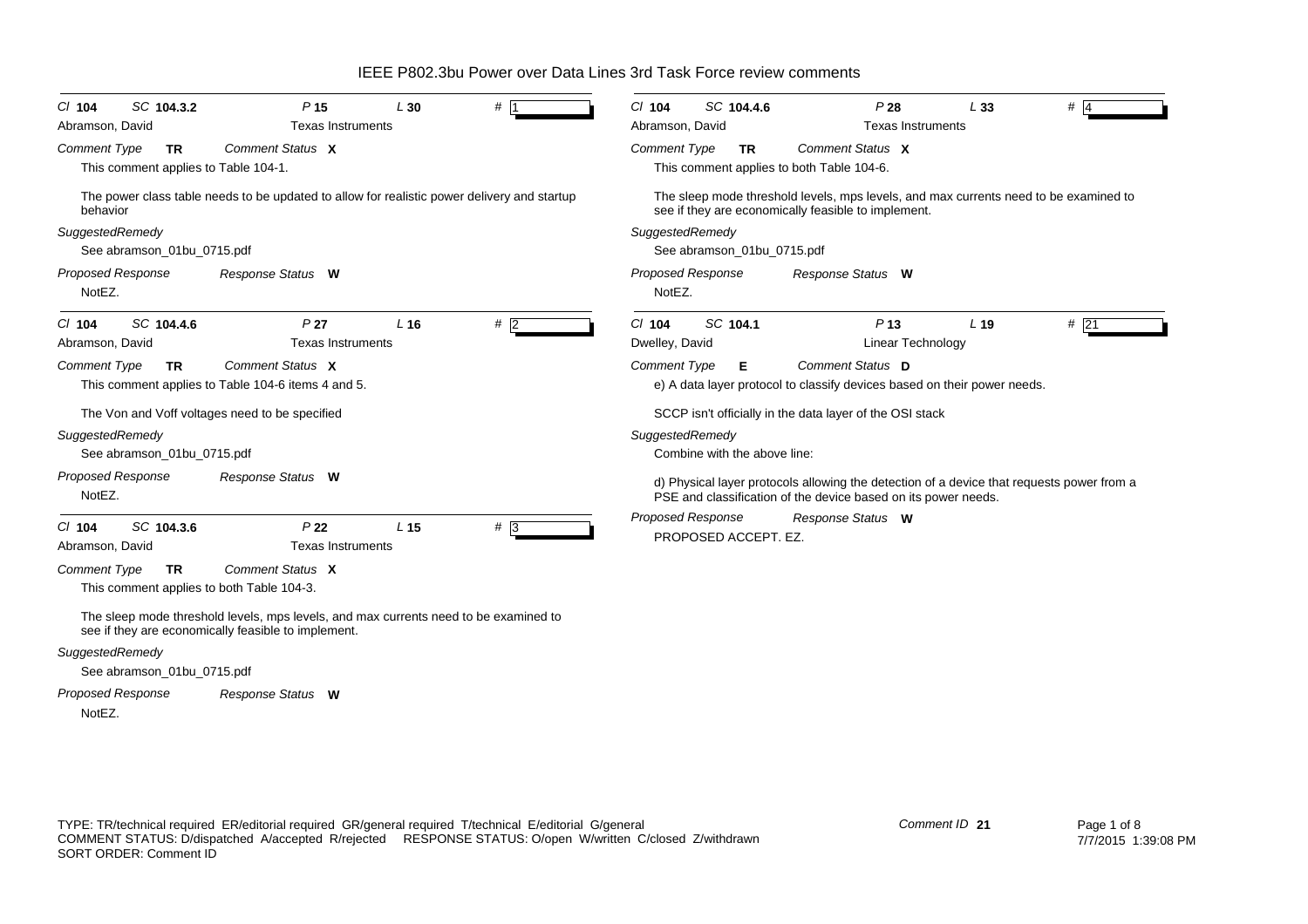| $Cl$ 104                   | SC 104.1.3                                       |                                                                                    | P <sub>14</sub>                      | L <sub>12</sub> | # $\sqrt{22}$                                                                                           | CI 104                             |                     | SC 104.2   | P <sub>16</sub>                                                                                                                            | L <sub>2</sub>    |                 | $#$ 25      |
|----------------------------|--------------------------------------------------|------------------------------------------------------------------------------------|--------------------------------------|-----------------|---------------------------------------------------------------------------------------------------------|------------------------------------|---------------------|------------|--------------------------------------------------------------------------------------------------------------------------------------------|-------------------|-----------------|-------------|
| Dwelley, David             |                                                  |                                                                                    | Linear Technology                    |                 |                                                                                                         | Dwelley, David                     |                     |            |                                                                                                                                            | Linear Technology |                 |             |
| <b>Comment Type</b>        | Е                                                | Comment Status D<br>interface circuitry and the IEEE 802.3 Ethernet"               |                                      |                 | "Figure 104-1--1-Pair PoDL power sourcing equipment (PSE) relationship to the physical                  | <b>Comment Type</b>                |                     | Е          | Comment Status X<br>Extra period at the end of note 2                                                                                      |                   |                 |             |
|                            |                                                  | The word "model" was deleted from the end of the Figure title (also Figure 104.-2) |                                      |                 |                                                                                                         | SuggestedRemedy                    | Remove extra period |            |                                                                                                                                            |                   |                 |             |
| SuggestedRemedy            |                                                  |                                                                                    |                                      |                 |                                                                                                         | Proposed Response                  |                     |            | Response Status W                                                                                                                          |                   |                 |             |
|                            |                                                  | Add "model" to the end of the figure titles:                                       |                                      |                 |                                                                                                         |                                    | See comment 37, EZ. |            |                                                                                                                                            |                   |                 |             |
|                            |                                                  | interface circuitry and the IEEE 802.3 Ethernet model"                             |                                      |                 | "Figure 104-1--1-Pair PoDL power sourcing equipment (PSE) relationship to the physical                  | CI 104<br>Dwelley, David           |                     | SC 104.3.3 | P <sub>18</sub>                                                                                                                            | Linear Technology | L <sub>42</sub> | #26         |
|                            |                                                  | cuitry (PHY) and the IEEE 802.3 Ethernet model"                                    |                                      |                 | "Figure 104–2—1-Pair PoDL powered device (PD) relationship to the physical interface cir-               | Comment Type                       |                     | Е          | Comment Status X<br>There are several "B" exits in the state machine, all due to !mr_pse_enable, and it looks                              |                   |                 |             |
|                            | Proposed Response<br>PROPOSED ACCEPT. EZ.        | Response Status W                                                                  |                                      |                 |                                                                                                         |                                    |                     |            | like there should be more for completeness. It would be cleaner to treat !mr_pse_enable as<br>a global transition into the DISABLED state. |                   |                 |             |
|                            |                                                  |                                                                                    |                                      |                 |                                                                                                         | SuggestedRemedy                    |                     |            |                                                                                                                                            |                   |                 |             |
| $CI$ 104<br>Dwelley, David | SC 104.2                                         |                                                                                    | P <sub>15</sub><br>Linear Technology | L34             | $#$ 23                                                                                                  |                                    |                     |            | Delete all "B" exit arcs. Label "B" entrance into DISABLED state with "!mr_pse_enable".                                                    |                   |                 |             |
| <b>Comment Type</b>        | Е                                                | Comment Status D                                                                   |                                      |                 |                                                                                                         | <b>Proposed Response</b><br>NotEZ. |                     |            | Response Status W                                                                                                                          |                   |                 |             |
|                            |                                                  | "The maximum DC loop resistance of the link segment shall be less than 6.5ohms."   |                                      |                 |                                                                                                         | $Cl$ 104                           |                     | SC 104.3.4 | P <sub>19</sub>                                                                                                                            |                   | L30             | #27         |
|                            |                                                  | "maximum" and "less than" are redundant                                            |                                      |                 |                                                                                                         | Dwelley, David                     |                     |            |                                                                                                                                            | Linear Technology |                 |             |
| SuggestedRemedy            | Remove "maximum":                                |                                                                                    |                                      |                 |                                                                                                         | <b>Comment Type</b>                |                     | T          | Comment Status X<br>Sentence "The period of time when a PSE is not attempting to detect a PD signature is                                  |                   |                 |             |
|                            |                                                  | "The DC loop resistance of the link segment shall be less than 6.5 ohms."          |                                      |                 |                                                                                                         |                                    |                     |            | implementation dependent." is left over from PoE. It is unneeded here.                                                                     |                   |                 |             |
|                            | <b>Proposed Response</b><br>PROPOSED ACCEPT. EZ. | Response Status W                                                                  |                                      |                 |                                                                                                         | SuggestedRemedy                    | Remove sentence.    |            |                                                                                                                                            |                   |                 |             |
|                            |                                                  |                                                                                    |                                      |                 |                                                                                                         | Proposed Response                  |                     |            | Response Status W                                                                                                                          |                   |                 |             |
| $Cl$ 104<br>Dwelley, David | SC 104.2                                         |                                                                                    | P <sub>15</sub><br>Linear Technology | L39             | $#$ 24                                                                                                  | NotEZ.                             |                     |            |                                                                                                                                            |                   |                 |             |
| <b>Comment Type</b>        | T                                                | Comment Status X<br>Table 104-1 has too many significant figures in several places |                                      |                 |                                                                                                         |                                    |                     |            |                                                                                                                                            |                   |                 |             |
|                            | SuggestedRemedy                                  | Round to 2 significant figures (which implies 1% accuracy) where possible.         |                                      |                 |                                                                                                         |                                    |                     |            |                                                                                                                                            |                   |                 |             |
| NotEZ.                     | <b>Proposed Response</b>                         | Response Status W                                                                  |                                      |                 |                                                                                                         |                                    |                     |            |                                                                                                                                            |                   |                 |             |
|                            |                                                  |                                                                                    |                                      |                 | TYPE: TR/technical required ER/editorial required GR/general required T/technical E/editorial G/general |                                    |                     |            |                                                                                                                                            | Comment ID 27     |                 | Page 2 of 8 |

COMMENT STATUS: D/dispatched A/accepted R/rejected RESPONSE STATUS: O/open W/written C/closed Z/withdrawn SORT ORDER: Comment ID

7/7/2015 1:39:09 PM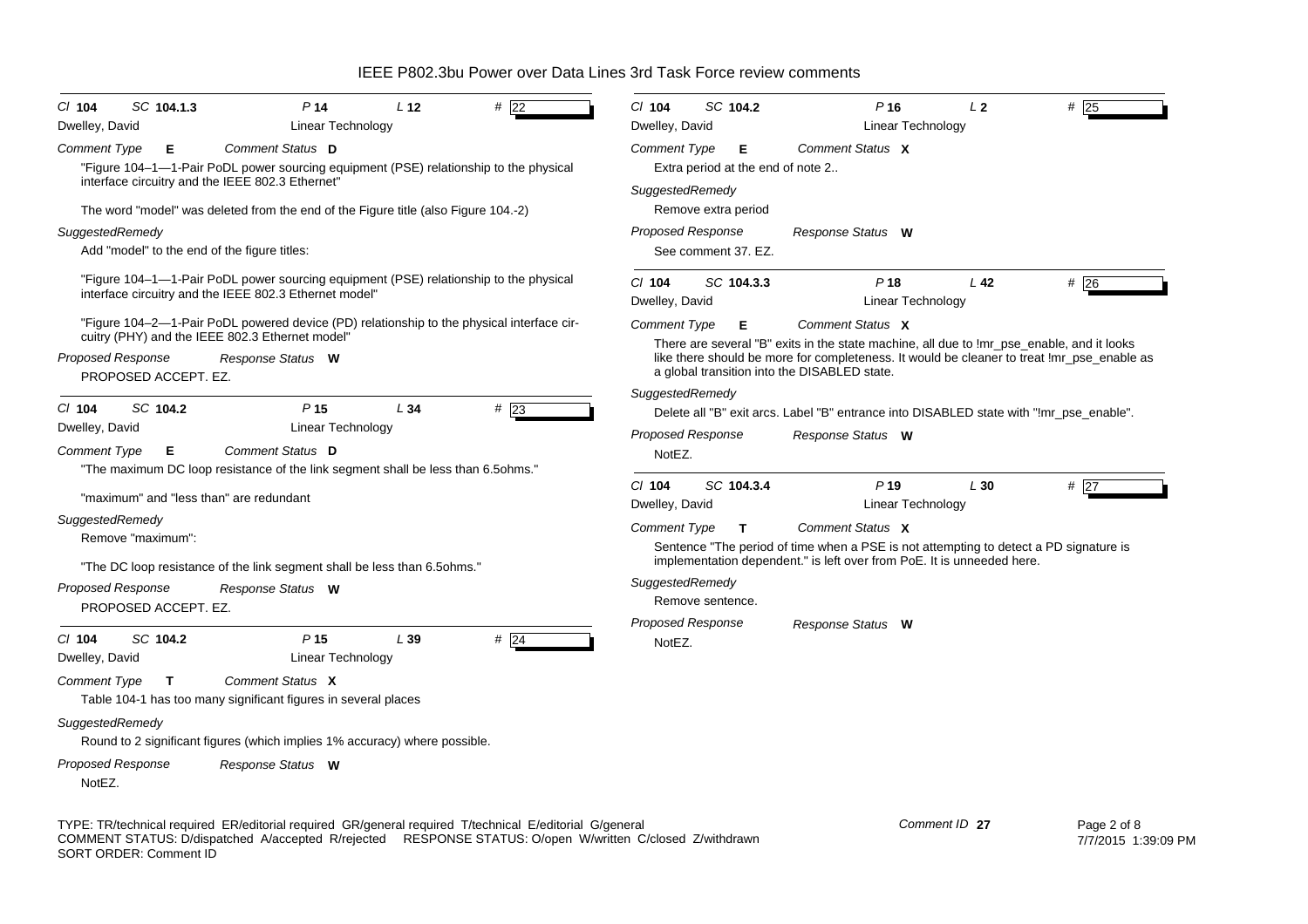| #28<br>SC 104.3.4.2<br>P20<br>$Cl$ 104<br>L <sub>4</sub><br>Dwelley, David<br>Linear Technology                                                                                                                                                                                                                                                                                                                                                                                                                                                                                                                                                         | # 30<br>SC 104.4.3.1<br>P <sub>24</sub><br>$CI$ 104<br>L <sub>19</sub><br>Dwelley, David<br>Linear Technology                                                                                                                                                                                                                                                                                                                                                           |  |  |  |  |  |
|---------------------------------------------------------------------------------------------------------------------------------------------------------------------------------------------------------------------------------------------------------------------------------------------------------------------------------------------------------------------------------------------------------------------------------------------------------------------------------------------------------------------------------------------------------------------------------------------------------------------------------------------------------|-------------------------------------------------------------------------------------------------------------------------------------------------------------------------------------------------------------------------------------------------------------------------------------------------------------------------------------------------------------------------------------------------------------------------------------------------------------------------|--|--|--|--|--|
| Comment Status X<br><b>Comment Type</b><br><b>TR</b><br>"A PSE shall accept as a valid PD signature a link segment with a constant voltage in the<br>range of Vgood as specified in Table 104–4 in response to a probing current in the range<br>Ivalid as specified in Table 104-2."<br>We refer to the PD limits here as the accept criteria for the PSE. This leaves no margin.<br>SuggestedRemedy<br>Add a new parameter to Table 104-3 called Vgood_pse, with margined accept criteria<br>(perhaps 2.8V and 3.2V). Point the original sentence to it:<br>"A PSE shall accept as a valid PD signature a link segment with a constant voltage in the | Comment Status X<br><b>Comment Type</b><br>T.<br>"If the PD input voltage is less than Vsig_disable, the PD shall present a constant voltage<br>signature."<br>Voltage signature specs are not referenced.<br>SuggestedRemedy<br>Add a reference to the end of the sentence:<br>"If the PD input voltage is less than Vsig_disable, the PD shall present a constant voltage<br>signature, defined in Section 104.4.4."<br><b>Proposed Response</b><br>Response Status W |  |  |  |  |  |
| range of Vgood_pse as specified in Table 104-2 in response"<br>Do the same for Vbad on line 18.<br><b>Proposed Response</b><br>Response Status W<br>NotEZ.                                                                                                                                                                                                                                                                                                                                                                                                                                                                                              | NotEZ.<br>SC 104.4.4<br>P26<br>L <sub>9</sub><br>$# \overline{31}$<br>$Cl$ 104<br>Dwelley, David<br><b>Linear Technology</b><br>Comment Status X<br><b>Comment Type</b><br>T                                                                                                                                                                                                                                                                                            |  |  |  |  |  |
| P23<br>L7<br>SC 104.3.6.7<br>$#$ 29<br>$CI$ 104<br>Dwelley, David<br>Linear Technology<br>Comment Status D<br><b>Comment Type</b><br>T<br>This concept has been confusing in PoE:<br>"Pclass is the minimum continuous class power defined in Table 104.1."<br>SuggestedRemedy                                                                                                                                                                                                                                                                                                                                                                          | "A PD shell present a non-valid detection signature when it is powered via the PI."<br>This made sense in PoE but not in PoDL. When powered, the signature is invalid by<br>definition.<br>SuggestedRemedy<br>Remove the sentence.<br><b>Proposed Response</b><br>Response Status W                                                                                                                                                                                     |  |  |  |  |  |
| Change to:<br>"Pclass is the minimum continuous class power that the PSE nust be capable of supplying,<br>defined in Table 104.1."<br><b>Proposed Response</b><br>Response Status W<br>PROPOSED ACCEPT. EZ.                                                                                                                                                                                                                                                                                                                                                                                                                                             | NotEZ.                                                                                                                                                                                                                                                                                                                                                                                                                                                                  |  |  |  |  |  |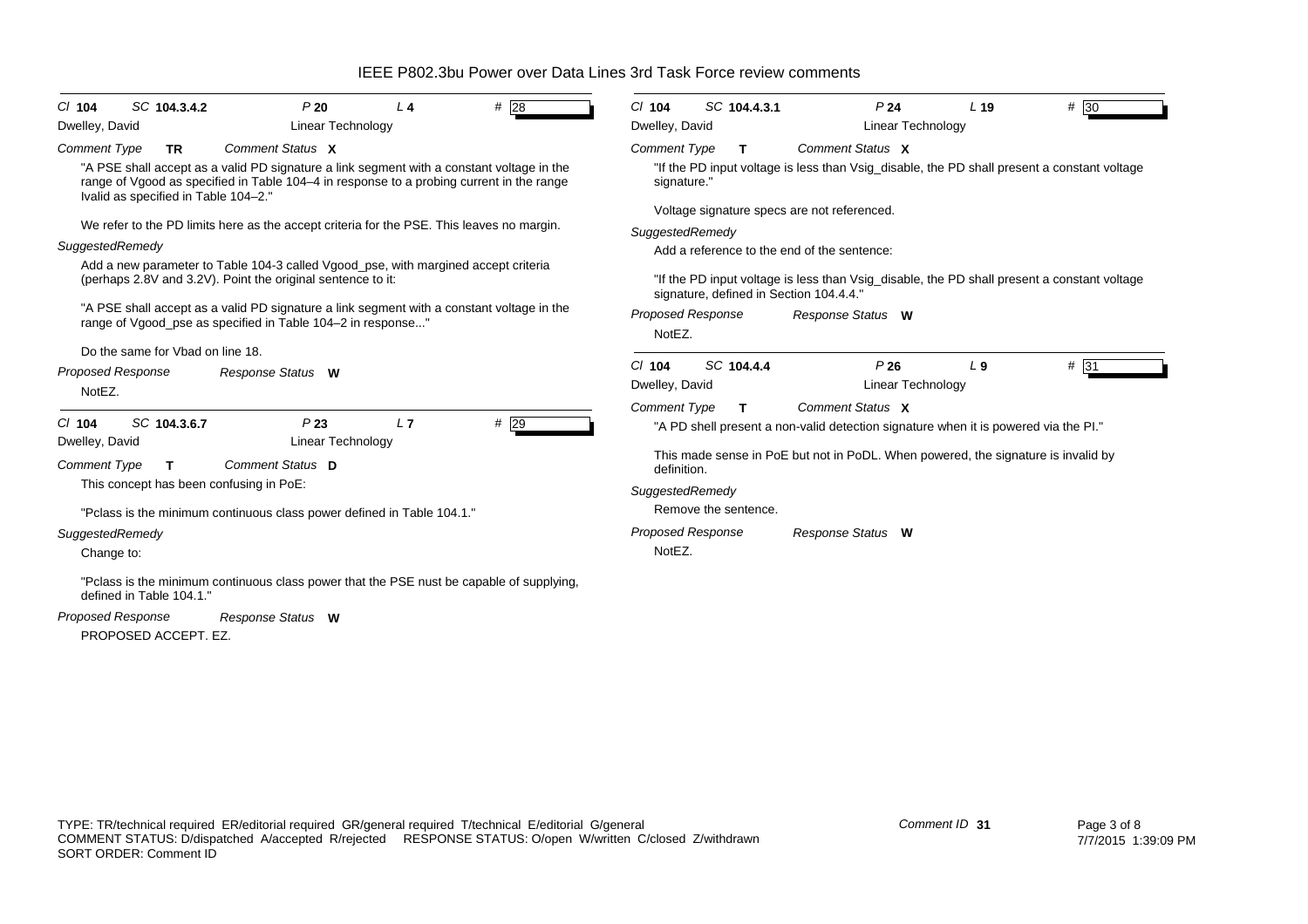| SC 104.4.4<br>P26<br>$# \sqrt{32}$<br>L <sub>13</sub><br>$CI$ 104                                                                                                                                                                                                                                                                                                 | SC 104.5.1<br>P30<br>L <sub>22</sub><br>$# \overline{35}$<br>$CI$ 104                                                                                                                                                                                      |  |  |  |  |  |  |  |
|-------------------------------------------------------------------------------------------------------------------------------------------------------------------------------------------------------------------------------------------------------------------------------------------------------------------------------------------------------------------|------------------------------------------------------------------------------------------------------------------------------------------------------------------------------------------------------------------------------------------------------------|--|--|--|--|--|--|--|
| Dwelley, David<br><b>Linear Technology</b>                                                                                                                                                                                                                                                                                                                        | Linear Technology<br>Dwelley, David                                                                                                                                                                                                                        |  |  |  |  |  |  |  |
| Comment Status D<br><b>Comment Type</b><br>Е                                                                                                                                                                                                                                                                                                                      | <b>Comment Type</b><br>Comment Status D<br>Е                                                                                                                                                                                                               |  |  |  |  |  |  |  |
| "The detection signature is a constant voltage per Table 104-4 when measured by the<br>PSE."                                                                                                                                                                                                                                                                      | "Any equipment that can be connected to a PD through a non-MDI connector that is not<br>isolated from the MDI leads needs to provide isolation between all accessible external<br>conductors, including frame ground (if any), and the non-MDI connector." |  |  |  |  |  |  |  |
| "is" is the wrong word                                                                                                                                                                                                                                                                                                                                            |                                                                                                                                                                                                                                                            |  |  |  |  |  |  |  |
| SuggestedRemedy                                                                                                                                                                                                                                                                                                                                                   | "needs to" isn't correct IEEE language                                                                                                                                                                                                                     |  |  |  |  |  |  |  |
| Replace "is" with "consists of":                                                                                                                                                                                                                                                                                                                                  | SuggestedRemedy                                                                                                                                                                                                                                            |  |  |  |  |  |  |  |
| "The detection signature consists of a constant voltage per Table 104–4 when measured<br>by the PSE."                                                                                                                                                                                                                                                             | Change "needs to" to "must"<br><b>Proposed Response</b><br>Response Status W                                                                                                                                                                               |  |  |  |  |  |  |  |
| <b>Proposed Response</b><br>Response Status W                                                                                                                                                                                                                                                                                                                     | PROPOSED ACCEPT. EZ.                                                                                                                                                                                                                                       |  |  |  |  |  |  |  |
| PROPOSED ACCEPT. EZ.                                                                                                                                                                                                                                                                                                                                              | #36<br>$CI$ 104<br>SC 104.6.3.2<br>P33<br>L <sub>37</sub><br>Linear Technology<br>Dwelley, David                                                                                                                                                           |  |  |  |  |  |  |  |
| #33<br>SC 104.4.5<br>P26<br>L <sub>51</sub><br>$CI$ 104                                                                                                                                                                                                                                                                                                           |                                                                                                                                                                                                                                                            |  |  |  |  |  |  |  |
| Dwelley, David<br><b>Linear Technology</b>                                                                                                                                                                                                                                                                                                                        | <b>Comment Type</b><br>Comment Status D<br>Е<br>Extra quote marks around defined terms                                                                                                                                                                     |  |  |  |  |  |  |  |
| Comment Status X<br><b>Comment Type</b><br>Е.                                                                                                                                                                                                                                                                                                                     |                                                                                                                                                                                                                                                            |  |  |  |  |  |  |  |
| Add a reference to the SCCP chapter to the end of this section                                                                                                                                                                                                                                                                                                    | SuggestedRemedy                                                                                                                                                                                                                                            |  |  |  |  |  |  |  |
| SuggestedRemedy                                                                                                                                                                                                                                                                                                                                                   | Remove quotes from "Write 1" and "Write 0". Check for similar quotes elsewhere in this<br>section.                                                                                                                                                         |  |  |  |  |  |  |  |
| "A PD may be classified by the PSE based on SCCP information provided by the PD. The<br>intent of PD classification is to provide information about the voltage and power required by<br>the PD during operation. SCCP classification may also be used to establish mutual<br>identification between a PSE and a PD. See section 104.6 for more information about | <b>Proposed Response</b><br>Response Status W<br>PROPOSED ACCEPT. EZ.                                                                                                                                                                                      |  |  |  |  |  |  |  |
| SCCP."                                                                                                                                                                                                                                                                                                                                                            | SC 104.2<br>P <sub>15</sub><br>$Cl$ 104<br># 37<br>L46                                                                                                                                                                                                     |  |  |  |  |  |  |  |
| <b>Proposed Response</b><br>Response Status W                                                                                                                                                                                                                                                                                                                     | Linear Technology<br>Gardner, Andrew                                                                                                                                                                                                                       |  |  |  |  |  |  |  |
| NotEZ.                                                                                                                                                                                                                                                                                                                                                            | Comment Status D<br><b>Comment Type</b><br>ER                                                                                                                                                                                                              |  |  |  |  |  |  |  |
| $# \overline{34}$<br>SC 104.4.6<br>P <sub>27</sub><br>L <sub>25</sub><br>$CI$ 104<br>Dwelley, David<br><b>Linear Technology</b>                                                                                                                                                                                                                                   | There is an extra period at the end of foot note 2.<br>SuggestedRemedy                                                                                                                                                                                     |  |  |  |  |  |  |  |
| Comment Status X<br><b>Comment Type</b><br>Е<br>Table 104-6, items 4x and 5x: Use Class names (Class III, Class IV, etc.) to shorten<br>Parameter fields                                                                                                                                                                                                          | Proposed Response<br>Response Status W<br>PROPOSED ACCEPT. EZ.                                                                                                                                                                                             |  |  |  |  |  |  |  |
| SuggestedRemedy<br>Use Class names (Class III, Class IV, etc.) to shorten Parameter fields                                                                                                                                                                                                                                                                        |                                                                                                                                                                                                                                                            |  |  |  |  |  |  |  |
|                                                                                                                                                                                                                                                                                                                                                                   |                                                                                                                                                                                                                                                            |  |  |  |  |  |  |  |
| Proposed Response<br>Response Status W<br>NotEZ.                                                                                                                                                                                                                                                                                                                  |                                                                                                                                                                                                                                                            |  |  |  |  |  |  |  |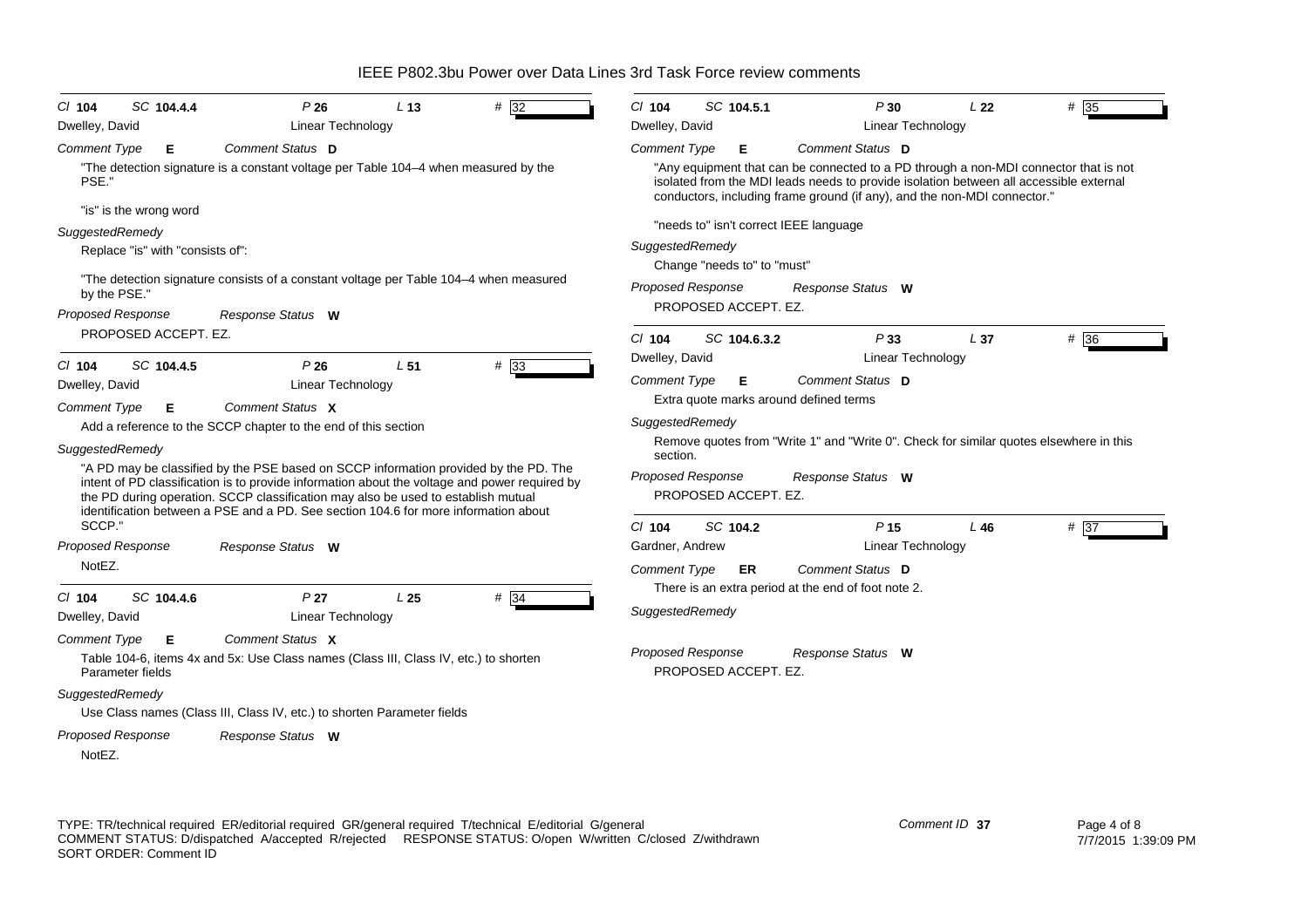| CI 104                      | SC Table 104-1                                         |                                                                                                                                                                                       | P <sub>15</sub>                    | L29    | # 38                                                                                                                                                                                                                 | C/ 104                      | SC 104.3.3.4                             |                   | $P$ 16                                                       | L <sub>45</sub>                                                                              | # 41                               |
|-----------------------------|--------------------------------------------------------|---------------------------------------------------------------------------------------------------------------------------------------------------------------------------------------|------------------------------------|--------|----------------------------------------------------------------------------------------------------------------------------------------------------------------------------------------------------------------------|-----------------------------|------------------------------------------|-------------------|--------------------------------------------------------------|----------------------------------------------------------------------------------------------|------------------------------------|
| Gardner, Andrew             |                                                        |                                                                                                                                                                                       | Linear Technology                  |        |                                                                                                                                                                                                                      | Gardner, Andrew             |                                          |                   | Linear Technology                                            |                                                                                              |                                    |
| <b>Comment Type</b>         | $\mathbf{T}$                                           | Comment Status X                                                                                                                                                                      |                                    |        |                                                                                                                                                                                                                      | <b>Comment Type</b>         | $\mathbf{T}$                             | Comment Status X  |                                                              |                                                                                              |                                    |
|                             |                                                        | Some of the values in table 104-1 don't make sense. For example, under class I (12V                                                                                                   |                                    |        |                                                                                                                                                                                                                      |                             | The variables sub-clause is still TBD.   |                   |                                                              |                                                                                              |                                    |
|                             | 20% of the power sourced by VPSE.                      | unreg) VPSE(min) is 5.3V, but 5.3V + 4 ohms $*$ 0.09A = 5.66V which is less than 6V. Also<br>the amount of power dissipated in the 4 ohms plus the 6.5 ohms in the cable is less than |                                    |        |                                                                                                                                                                                                                      | SuggestedRemedy             |                                          |                   |                                                              | Incorporate definitions for the variables sub-clause from my presentation.                   |                                    |
| SuggestedRemedy             |                                                        |                                                                                                                                                                                       |                                    |        |                                                                                                                                                                                                                      | <b>Proposed Response</b>    |                                          | Response Status W |                                                              |                                                                                              |                                    |
|                             |                                                        | Recalculate the values in the table. See my presentation for suggested values.                                                                                                        |                                    |        |                                                                                                                                                                                                                      | NotEZ.                      |                                          |                   |                                                              |                                                                                              |                                    |
| Proposed Response           |                                                        | Response Status W                                                                                                                                                                     |                                    |        |                                                                                                                                                                                                                      |                             |                                          |                   |                                                              |                                                                                              |                                    |
| NotEZ.                      |                                                        |                                                                                                                                                                                       |                                    |        |                                                                                                                                                                                                                      | $Cl$ 104<br>Gardner, Andrew | SC 104.3.3.5                             |                   | $P$ 16<br>Linear Technology                                  | L49                                                                                          | $#$ 42                             |
| $Cl$ 104                    |                                                        |                                                                                                                                                                                       |                                    |        |                                                                                                                                                                                                                      |                             |                                          |                   |                                                              |                                                                                              |                                    |
| Gardner, Andrew             | SC 104.3.3.2                                           |                                                                                                                                                                                       | $P$ 16<br><b>Linear Technology</b> | L38    | #39                                                                                                                                                                                                                  | <b>Comment Type</b>         | T<br>The timers sub-clause is still TBD. | Comment Status X  |                                                              |                                                                                              |                                    |
| <b>Comment Type</b>         | E.                                                     | Comment Status X                                                                                                                                                                      |                                    |        |                                                                                                                                                                                                                      | SuggestedRemedy             |                                          |                   |                                                              |                                                                                              |                                    |
|                             | The conventions subclause is still TBD.                |                                                                                                                                                                                       |                                    |        |                                                                                                                                                                                                                      |                             |                                          |                   | Incorporate definitions for the timers from my presentation. |                                                                                              |                                    |
| SuggestedRemedy             |                                                        |                                                                                                                                                                                       |                                    |        |                                                                                                                                                                                                                      | <b>Proposed Response</b>    |                                          | Response Status W |                                                              |                                                                                              |                                    |
|                             |                                                        | Copy the text from the corresponding sub-clause in the bt draft into subclause 104.3.3.2:<br>"The notation used in the state diagrams follows the conventions of state diagrams as    |                                    |        |                                                                                                                                                                                                                      | NotEZ.                      |                                          |                   |                                                              |                                                                                              |                                    |
|                             | described in 21.5."                                    |                                                                                                                                                                                       |                                    |        |                                                                                                                                                                                                                      | C/ 104                      | SC 104.3.3.6                             |                   | P <sub>17</sub>                                              | L <sub>1</sub>                                                                               | $#$ 43                             |
| <b>Proposed Response</b>    |                                                        | Response Status W                                                                                                                                                                     |                                    |        |                                                                                                                                                                                                                      | Gardner, Andrew             |                                          |                   | <b>Linear Technology</b>                                     |                                                                                              |                                    |
| NotEZ.                      |                                                        |                                                                                                                                                                                       |                                    |        |                                                                                                                                                                                                                      | Comment Type                | $\mathbf{T}$                             | Comment Status X  |                                                              |                                                                                              |                                    |
|                             |                                                        |                                                                                                                                                                                       |                                    |        |                                                                                                                                                                                                                      |                             | The functions sub-clause is still TBD.   |                   |                                                              |                                                                                              |                                    |
| $CI$ 104<br>Gardner, Andrew | SC 104.3.3.3                                           |                                                                                                                                                                                       | $P$ 16<br><b>Linear Technology</b> | $L$ 41 | # $ 40$                                                                                                                                                                                                              | SuggestedRemedy             |                                          |                   |                                                              |                                                                                              |                                    |
|                             |                                                        | Comment Status X                                                                                                                                                                      |                                    |        |                                                                                                                                                                                                                      |                             |                                          |                   | Incorporate the functions definitions from my presentation.  |                                                                                              |                                    |
| Comment Type                | $\mathbf{T}$<br>The constants sub-clause is still TBD. |                                                                                                                                                                                       |                                    |        |                                                                                                                                                                                                                      | Proposed Response           |                                          | Response Status W |                                                              |                                                                                              |                                    |
|                             |                                                        |                                                                                                                                                                                       |                                    |        |                                                                                                                                                                                                                      | NotEZ.                      |                                          |                   |                                                              |                                                                                              |                                    |
| SuggestedRemedy             |                                                        | Incorporate definitions for constants from my presentation into sub-clause 104.3.3.3.                                                                                                 |                                    |        |                                                                                                                                                                                                                      |                             |                                          |                   |                                                              |                                                                                              |                                    |
| Proposed Response           |                                                        |                                                                                                                                                                                       |                                    |        |                                                                                                                                                                                                                      | $CI$ 104                    | SC figure 104-4                          |                   | $P$ 18                                                       | L21                                                                                          | $#$ 44                             |
| NotEZ.                      |                                                        | Response Status W                                                                                                                                                                     |                                    |        |                                                                                                                                                                                                                      | Gardner, Andrew             |                                          |                   | Linear Technology                                            |                                                                                              |                                    |
|                             |                                                        |                                                                                                                                                                                       |                                    |        |                                                                                                                                                                                                                      | <b>Comment Type</b>         | $\mathbf{T}$                             | Comment Status X  | The signature invalid state appears to be superfluous.       |                                                                                              |                                    |
|                             |                                                        |                                                                                                                                                                                       |                                    |        |                                                                                                                                                                                                                      | SuggestedRemedy             |                                          |                   |                                                              |                                                                                              |                                    |
|                             |                                                        |                                                                                                                                                                                       |                                    |        |                                                                                                                                                                                                                      | state.                      |                                          |                   |                                                              | Remove the signature invalid state and route the !good_sig arc directly to the restart_delay |                                    |
|                             |                                                        |                                                                                                                                                                                       |                                    |        |                                                                                                                                                                                                                      | Proposed Response<br>NotEZ. |                                          | Response Status W |                                                              |                                                                                              |                                    |
|                             | SORT ORDER: Comment ID                                 |                                                                                                                                                                                       |                                    |        | TYPE: TR/technical required ER/editorial required GR/general required T/technical E/editorial G/general<br>COMMENT STATUS: D/dispatched A/accepted R/rejected RESPONSE STATUS: O/open W/written C/closed Z/withdrawn |                             |                                          |                   | Comment ID 44                                                |                                                                                              | Page 5 of 8<br>7/7/2015 1:39:09 PM |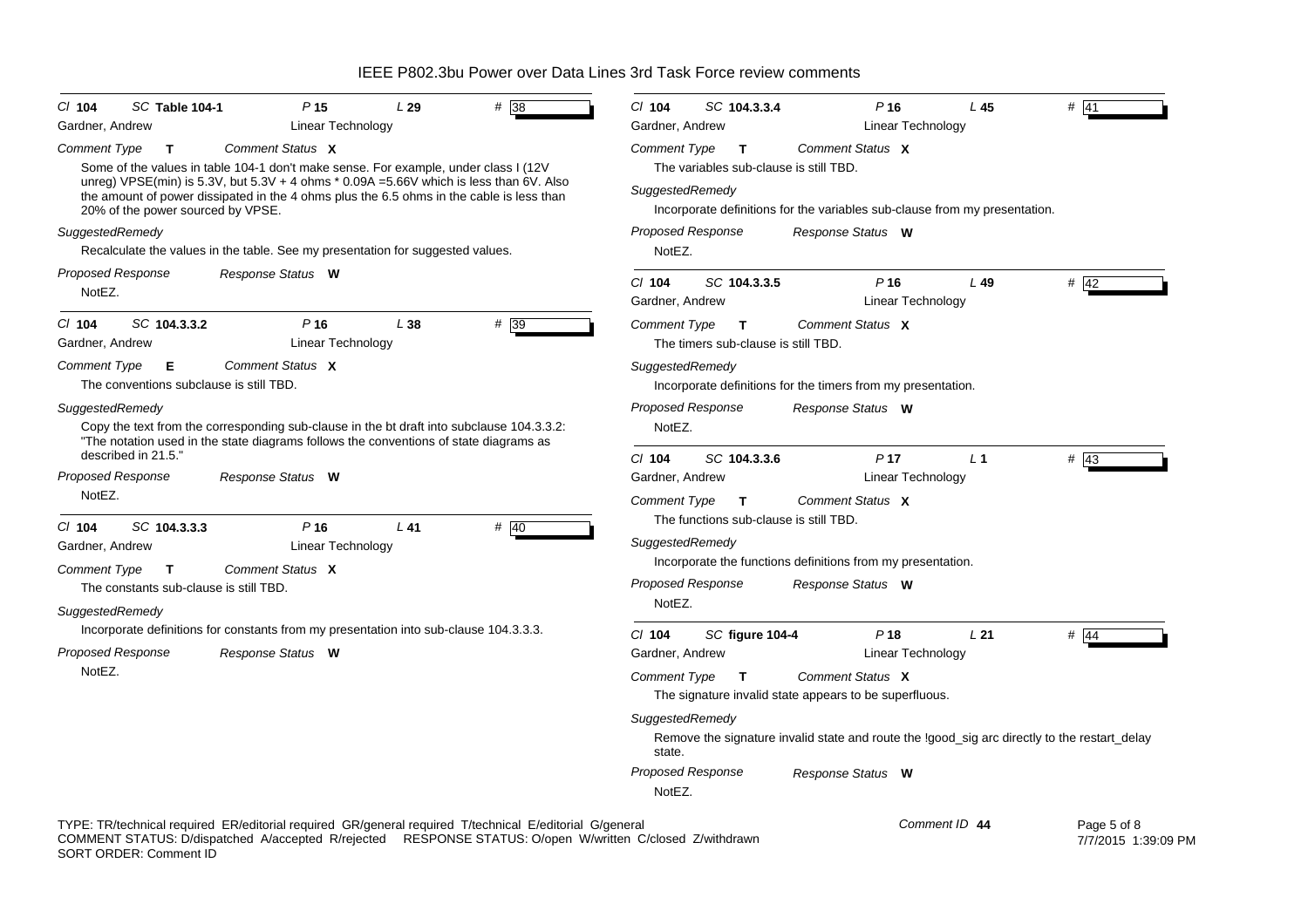| SC figure 104-4<br>P <sub>18</sub><br>$CI$ 104                                                                                                                                                                                                                                  | L 17           | $#$ 45 | $CI$ 104                                                                                                                      | SC figure 104-6            |  | P <sub>25</sub>          | $L$ 40                                                                                 | $#$ 48                                                                                        |  |
|---------------------------------------------------------------------------------------------------------------------------------------------------------------------------------------------------------------------------------------------------------------------------------|----------------|--------|-------------------------------------------------------------------------------------------------------------------------------|----------------------------|--|--------------------------|----------------------------------------------------------------------------------------|-----------------------------------------------------------------------------------------------|--|
| Gardner, Andrew<br><b>Linear Technology</b>                                                                                                                                                                                                                                     |                |        | Gardner, Andrew                                                                                                               |                            |  | Linear Technology        |                                                                                        |                                                                                               |  |
| Comment Type<br>Comment Status X<br>T.                                                                                                                                                                                                                                          |                |        | Comment Type                                                                                                                  | $\mathbf{T}$               |  | Comment Status X         |                                                                                        |                                                                                               |  |
| The tdet_timer_done arc from the start_detection state appears to be redundant with the<br>!good_sig arc coming out of the detect_eval state. Also, what's the relevance of the                                                                                                 |                |        | The fault state appears to be identical to the offline state except for the pd_fault=TRUE<br>assignment.<br>SuggestedRemedy   |                            |  |                          |                                                                                        |                                                                                               |  |
| do_detection_done*!tdet_timer_done exit condition for the start_detection state? Can't this<br>be replaced with do_detection_done?                                                                                                                                              |                |        |                                                                                                                               |                            |  |                          |                                                                                        |                                                                                               |  |
| SuggestedRemedy                                                                                                                                                                                                                                                                 |                |        | Simplify the fault state to just pd_fault=TRUE and make the exit arc UCT and connect it to<br>the input of the offline state. |                            |  |                          |                                                                                        |                                                                                               |  |
| Delete the tdet_timer_done arc from the start_detection state. Change the exit condition of<br>the remaining arc to just do_detction_done. Add a state diagram to describe the<br>do_detection function. See my presentation on defintions for variables, timers, and function. |                |        | <b>Proposed Response</b><br>NotEZ.                                                                                            |                            |  | Response Status W        |                                                                                        |                                                                                               |  |
| Proposed Response<br>Response Status W                                                                                                                                                                                                                                          |                |        | $CI$ 104                                                                                                                      | SC figure 104-4            |  | $P$ 18                   | $L_6$                                                                                  | $#$ 49                                                                                        |  |
| NotEZ.                                                                                                                                                                                                                                                                          |                |        | Gardner, Andrew                                                                                                               |                            |  | <b>Linear Technology</b> |                                                                                        |                                                                                               |  |
| SC figure 104-4<br>P <sub>18</sub><br>$Cl$ 104                                                                                                                                                                                                                                  | L36            | # $46$ | <b>Comment Type</b>                                                                                                           | $\mathbf{T}$               |  | Comment Status X         |                                                                                        |                                                                                               |  |
| Gardner, Andrew<br><b>Linear Technology</b>                                                                                                                                                                                                                                     |                |        |                                                                                                                               |                            |  |                          | Shouldn't the !mr_pse_enable arcs labelled 'B' apply to all the states (except for the |                                                                                               |  |
| Comment Status X<br><b>Comment Type</b><br>T                                                                                                                                                                                                                                    |                |        |                                                                                                                               |                            |  |                          | error_delay state) and not just the power_on, settle_sleep, and sleep states?          |                                                                                               |  |
| The tpon_timer_done variable does not appear to have a corresponding condition where<br>the tpon timer is started.                                                                                                                                                              |                |        | SuggestedRemedy<br>Add !mr_pse_enable exit arcs to all the states except for disabled and error_delay states.                 |                            |  |                          |                                                                                        |                                                                                               |  |
| SuggestedRemedy                                                                                                                                                                                                                                                                 |                |        | <b>Proposed Response</b>                                                                                                      |                            |  | Response Status W        |                                                                                        |                                                                                               |  |
| As is the case with the bt PSE state machine, add 'start tpon_timer' to the detect_eval<br>state.                                                                                                                                                                               |                |        | NotEZ.                                                                                                                        |                            |  |                          |                                                                                        |                                                                                               |  |
| <b>Proposed Response</b><br>Response Status W                                                                                                                                                                                                                                   |                |        | $Cl$ 104                                                                                                                      | SC table 104-3             |  | P <sub>22</sub>          | L <sub>12</sub>                                                                        | # 50                                                                                          |  |
| NotEZ.                                                                                                                                                                                                                                                                          |                |        | Gardner, Andrew                                                                                                               |                            |  | Linear Technology        |                                                                                        |                                                                                               |  |
|                                                                                                                                                                                                                                                                                 |                |        | <b>Comment Type</b>                                                                                                           | $\mathbf{T}$               |  | Comment Status X         |                                                                                        |                                                                                               |  |
| SC figure 104-6<br>P <sub>25</sub><br>C/ 104                                                                                                                                                                                                                                    | L <sub>1</sub> | $#$ 47 |                                                                                                                               |                            |  |                          |                                                                                        | The sleep current and wakeup current thresholds are TBD. Assuming a max port current of       |  |
| Gardner, Andrew<br><b>Linear Technology</b>                                                                                                                                                                                                                                     |                |        |                                                                                                                               |                            |  |                          | range or 14 bits which is an onerous requirement for an ADC. A 10 bit resolution       | 1A and a max average PD sleep current of 100uA yields a dynamic range of 10,000 to 1          |  |
| Comment Status D<br><b>Comment Type</b><br>$\mathbf{T}$                                                                                                                                                                                                                         |                |        |                                                                                                                               |                            |  |                          |                                                                                        | requirement yields a sleep current threshold of 1mA which may be low enough so as not to      |  |
| States in the PD state machine diagram should have unique names to differentiate them<br>from the PSE state machine diagram.                                                                                                                                                    |                |        |                                                                                                                               | PD for higher Vin however. |  |                          |                                                                                        | restrict the PD's normal operating current. A higher sleep current threshold may restrict the |  |
| SuggestedRemedy                                                                                                                                                                                                                                                                 |                |        | SuggestedRemedy                                                                                                               |                            |  |                          |                                                                                        |                                                                                               |  |
| Rename the sleep state to PD_sleep.                                                                                                                                                                                                                                             |                |        |                                                                                                                               |                            |  |                          | Make the PD sleep current threshold 1mA. The wakeup current minimum should be          |                                                                                               |  |
| Proposed Response<br>Response Status W<br>PROPOSED ACCEPT. EZ.                                                                                                                                                                                                                  |                |        |                                                                                                                               | maximum less than 10mA.    |  |                          | substantially higher than this. I would suggest a a minimum of at least 2mA and a      |                                                                                               |  |
|                                                                                                                                                                                                                                                                                 |                |        | Proposed Response                                                                                                             |                            |  | Response Status W        |                                                                                        |                                                                                               |  |
|                                                                                                                                                                                                                                                                                 |                |        | NotEZ.                                                                                                                        |                            |  |                          |                                                                                        |                                                                                               |  |
|                                                                                                                                                                                                                                                                                 |                |        |                                                                                                                               |                            |  |                          |                                                                                        |                                                                                               |  |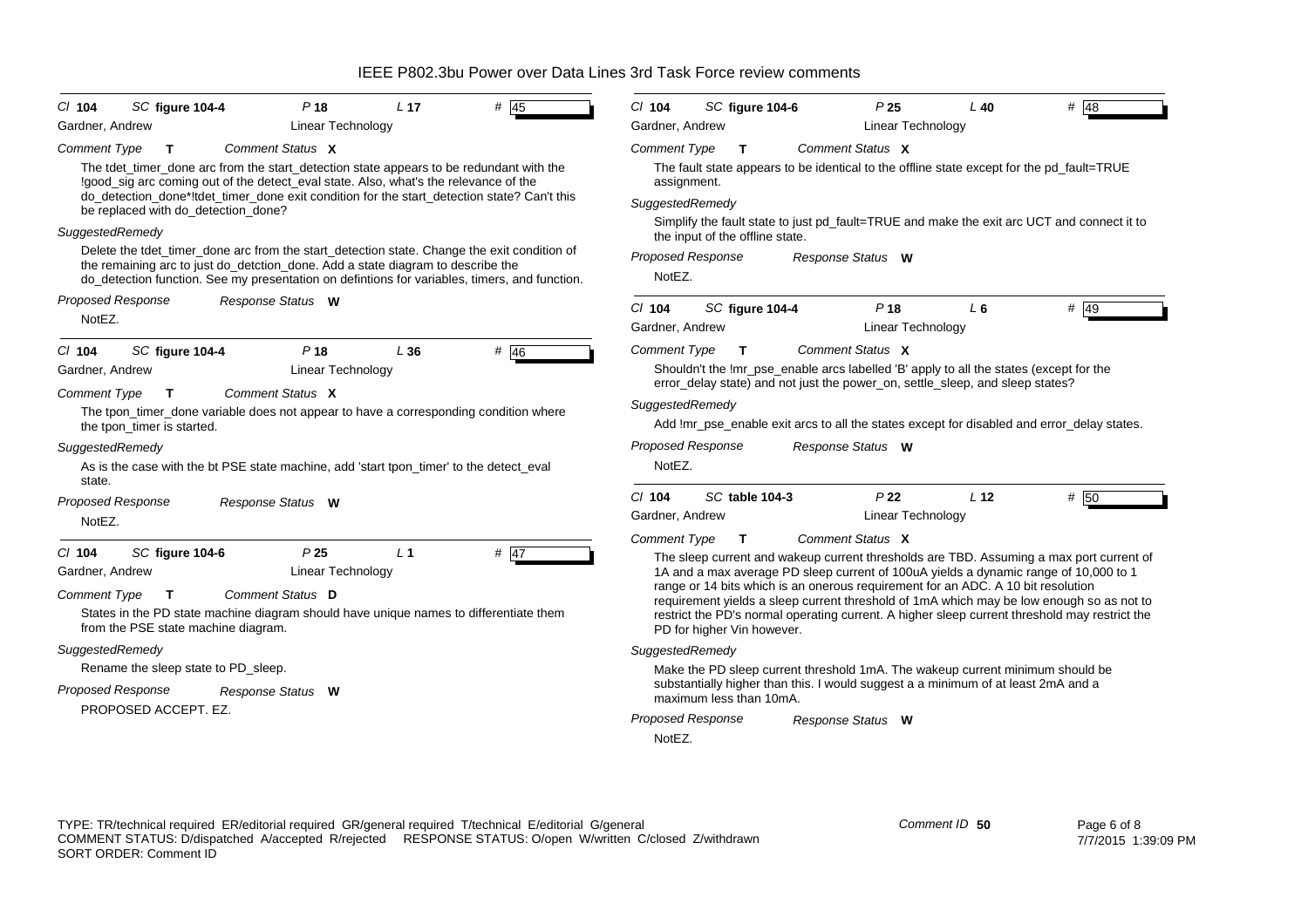| SC 104.4.3.3<br>$Cl$ 104                         | P <sub>24</sub><br>L21                                                                                                                                                                                               | # 51   | $Cl$ 104<br>SC 104.6                                   | P30                                                                                                             | L <sub>51</sub>                     | # 55                               |
|--------------------------------------------------|----------------------------------------------------------------------------------------------------------------------------------------------------------------------------------------------------------------------|--------|--------------------------------------------------------|-----------------------------------------------------------------------------------------------------------------|-------------------------------------|------------------------------------|
| Gardner, Andrew                                  | Linear Technology                                                                                                                                                                                                    |        | Gardner, Andrew                                        |                                                                                                                 | Linear Technology                   |                                    |
| <b>Comment Type</b><br>$\mathbf T$               | Comment Status X<br>The PD state machine constants sub-clause is TBD.                                                                                                                                                |        | Comment Type<br>Е                                      | Comment Status D<br>There is a space missing between 'The' and 'PSE' at the beginning of the first paragraph in |                                     |                                    |
| SuggestedRemedy<br><b>Proposed Response</b>      | Use the constants definitions proposed in my presentation for clause 104.4.3.3.<br>Response Status W                                                                                                                 |        | sub-clause 104.6.<br>SuggestedRemedy<br>Add the space. |                                                                                                                 |                                     |                                    |
| NotEZ.                                           |                                                                                                                                                                                                                      |        | <b>Proposed Response</b><br>PROPOSED ACCEPT. EZ.       | Response Status W                                                                                               |                                     |                                    |
| $Cl$ 104<br>SC 104.4.3.4<br>Gardner, Andrew      | P <sub>24</sub><br>L24<br>Linear Technology                                                                                                                                                                          | # 52   | $Cl$ 104                                               | P34<br><b>SC figure 104-10</b>                                                                                  | L <sub>1</sub>                      | # 56                               |
| <b>Comment Type</b><br>T                         | Comment Status X<br>The PD state machine variables sub-clause is TBD.                                                                                                                                                |        | Gardner, Andrew<br>Comment Type<br><b>ER</b>           | Comment Status D<br>Some of the labels in Figure 104-10 appears to be missing.                                  | Linear Technology                   |                                    |
| SuggestedRemedy<br>104.4.3.4.                    | Use the PD state machine variables definitions from my presentation for subclause                                                                                                                                    |        | SuggestedRemedy                                        | Restore the missing labels in Figure 104-10.                                                                    |                                     |                                    |
| Proposed Response<br>NotEZ.                      | Response Status W                                                                                                                                                                                                    |        | Proposed Response<br>PROPOSED ACCEPT. EZ.              | Response Status W                                                                                               |                                     |                                    |
| SC 104.4.3.5<br>CI 104<br>Gardner, Andrew        | P24<br>L28<br>Linear Technology                                                                                                                                                                                      | # 53   | $Cl$ 104<br>SC table 104-8<br>Gardner, Andrew          | P36                                                                                                             | L <sub>1</sub><br>Linear Technology | # 57                               |
| Comment Type<br>$\mathbf T$                      | Comment Status X<br>The PD state machine timers definition sub-clause is TBD.                                                                                                                                        |        | <b>Comment Type</b><br>$\mathbf{T}$                    | Comment Status X<br>The bit mapping for the PD info byte shown in Table 104-8 is still TBD.                     |                                     |                                    |
| SuggestedRemedy                                  | Use the PD state machine timers definitions from my presentation for sub-clause 104.4.3.5.                                                                                                                           |        | SuggestedRemedy                                        | Use the bit mapping proposed in my presentation about the corrected class table.                                |                                     |                                    |
| <b>Proposed Response</b><br>NotEZ.               | Response Status W                                                                                                                                                                                                    |        | <b>Proposed Response</b><br>NotEZ.                     | Response Status W                                                                                               |                                     |                                    |
| SC 104.4.7<br>CI 104<br>Gardner, Andrew          | P29<br>$L$ 49<br>Linear Technology                                                                                                                                                                                   | $#$ 54 | SC<br>$Cl$ 00<br>NoName                                | $\mathsf{P}$                                                                                                    | L                                   | # 58                               |
| <b>Comment Type</b><br>Е                         | Comment Status D<br>There appear to be extra carriage returns in sub-clause 104.4.7 on lines 49 and 50.                                                                                                              |        | Comment Type<br>Е                                      | Comment Status X                                                                                                |                                     |                                    |
| SuggestedRemedy                                  |                                                                                                                                                                                                                      |        | SuggestedRemedy                                        |                                                                                                                 |                                     |                                    |
| <b>Proposed Response</b><br>PROPOSED ACCEPT. EZ. | Response Status W                                                                                                                                                                                                    |        | Proposed Response                                      | Response Status W                                                                                               |                                     |                                    |
| SORT ORDER: Comment ID                           | TYPE: TR/technical required ER/editorial required GR/general required T/technical E/editorial G/general<br>COMMENT STATUS: D/dispatched A/accepted R/rejected RESPONSE STATUS: O/open W/written C/closed Z/withdrawn |        |                                                        |                                                                                                                 | Comment ID 58                       | Page 7 of 8<br>7/7/2015 1:39:09 PM |